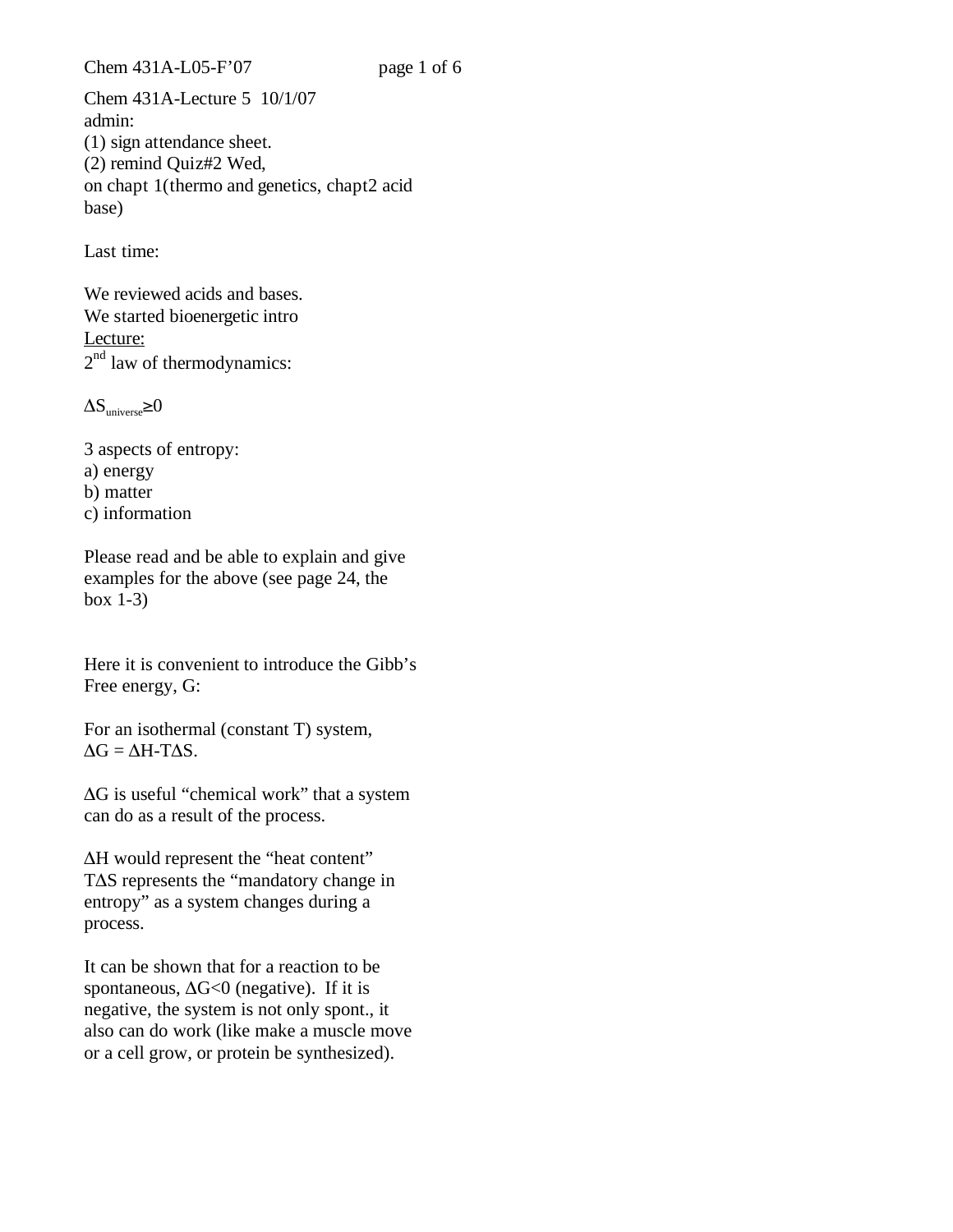Chem 431A-L05-F'07 page 2 of 6

This work is measured in energy units (J or cal) and the maximum possible work is equal to  $\Delta G$ .

| ΛH | ЛS | Low T                      | High T                     |
|----|----|----------------------------|----------------------------|
|    |    | $\Delta G > 0$ , not fav.  | $\Delta G \le 0$ , favored |
|    |    | $\Delta G > 0$ , not fav.  | $\Delta G > 0$ , not fav.  |
|    |    | $\Delta G \le 0$ , favored | $\Delta G \le 0$ , favored |
|    |    | $\Delta G \le 0$ , favored | $\Delta G > 0$ , not fav   |

In summary, we can write for  $\Delta G = \Delta H - T \Delta S$ :

How do we calculate  $\Delta G$ ? we can calculate in many different ways.

(a)  $\Delta G = \Delta H - T \Delta S$ 

(b)  $\Delta G = \Delta G^{\circ} + RTlnQ$ 

(c)  $\Delta G^{\circ} = -RTlnK_{eq}$ 

First, for a chemical A, in solution, the G is given by :  $G_A = G_A^{\circ} + RTln[A]$ If it goes from A to B as in the rxn: A--> B, then  $G_B = G_B^{\circ} + RTln[B]$ 

And  $\Delta G$  for the above rxn as written is:  $\Delta G = G_B - G_A = G_B^{\circ} - G_A^{\circ} + RTln([B]/[A])$  $\Delta G = \Delta G^{\circ} + RTlnQ$ Where  $Q =$  reaction quotient  $=$ [products]/[reactants]

If aA + bB  $\ddagger$  cC + dD => we can write:  $\Delta G$  $=\Delta G^{\circ} + RTlnQ$ Where  $Q =$  reaction quotient = [prods]/[rxts] ; Q= $[C]^{c}[D]^{d}/[A]^{a}[B]^{b}$ 

If we are dealing with a transport process, where in a substance A goes from a compartment (1) thru a semipermeable membrane to compartment (2) , we can write for the process  $[A]_1 \rightarrow [A]_2$ :

 $\Delta G = RTln([A]_2/[A]_1)$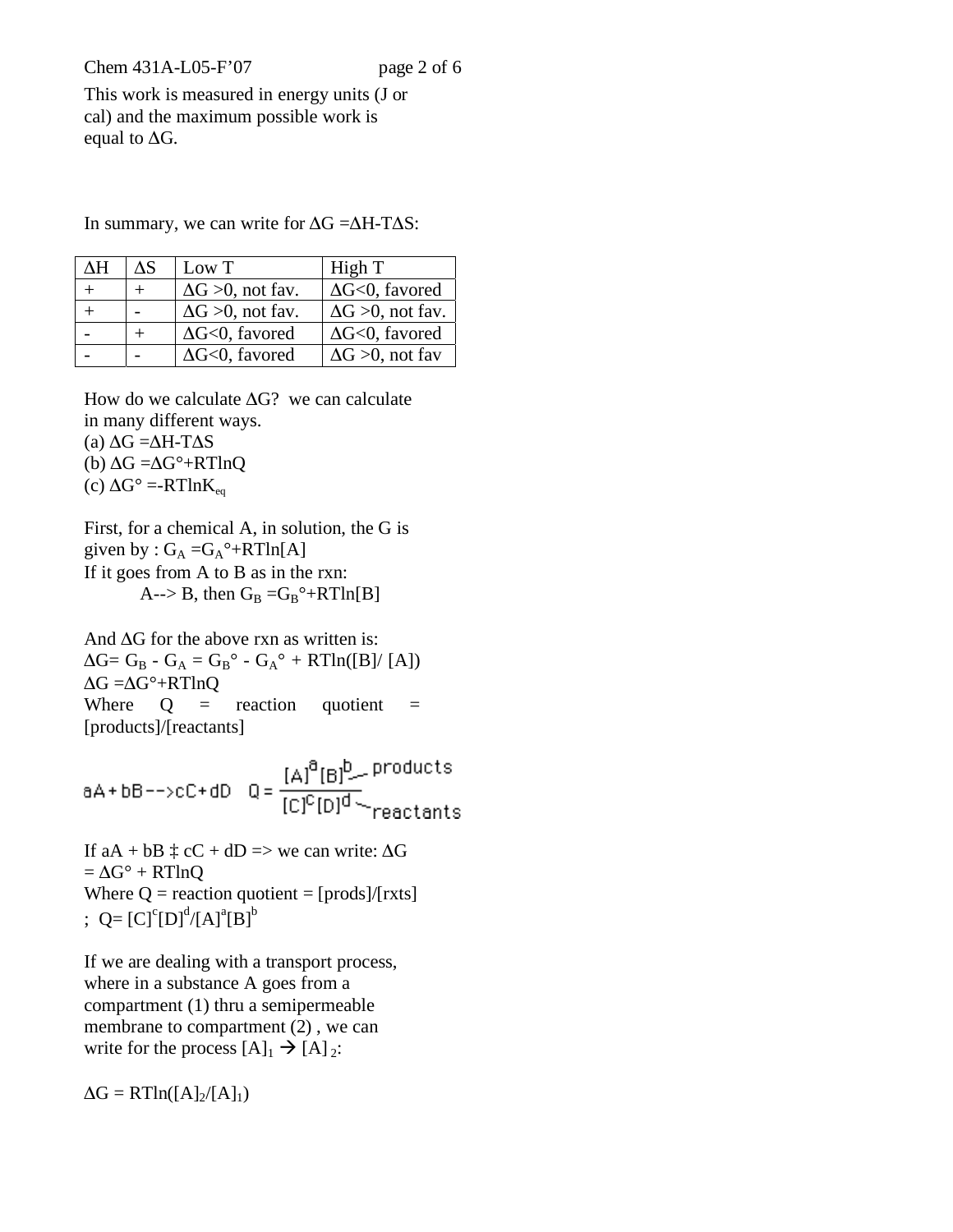Chem 431A-L05-F'07 page 3 of 6

Chemical reactions are often well described by:  $\Delta G = \Delta G^{\circ} + RT \ln Q$  wherein  $\Delta G = 0$  when system is at equilibrium.  $(\Delta G = \Delta G^{\circ} + 2.303RT \log Q)$ 

Here,  $Q = K_{eq}$  by def and we have  $0 = \Delta G^{\circ}$  + RT  $ln K_{eq}$  and  $\Delta G^{\circ}$ =-RTln $K_{eq}$ 

Or, also:  $K_{eq} = exp(-\Delta G^{\circ}/RT)$ 

Nonspontaneous reactions can be made spontaneous:

In biochemistry, we often have reactions which appear nonspontaneous.

 $A \rightarrow B \Delta G = +10 \text{ kJ/mols}$ 

But it can be spontaneous if coupled to a very exergonic reaction:

 $C \rightarrow D \Delta G = -15 \text{ kJ/mol}$ 

So we have:

$$
A+C \rightarrow B+D \Delta G = -5 \text{ kJ/mol}
$$

This is a convenient way to determine the  $\Delta G^{\circ}$  (by measuring K<sub>eq</sub>). Recall that  $\Delta G^{\circ}$  is the standard free energy change for a reaction. It represents the value of  $\Delta G^{\circ}$ when the activities of products and reactants is unity. When all [reactants] & [products]  $=1$  M, then, Q=1 and  $\Delta G = \Delta G^{\circ}$ .

In biochemistry, we use  $\Delta G^{\circ\circ}$  the prime (') signifies that the  $[H^+]$  is not 1 M but instead that  $pH = 7$ . (biochemical reactions are very sensitive to pH and can't function at pH's too far from physiological pH.). ALL organisms: The free energy released in redox reactions is conserved in the energy carrier molecule adenosine triphosphate (ATP).



**Reaction coordinate** 

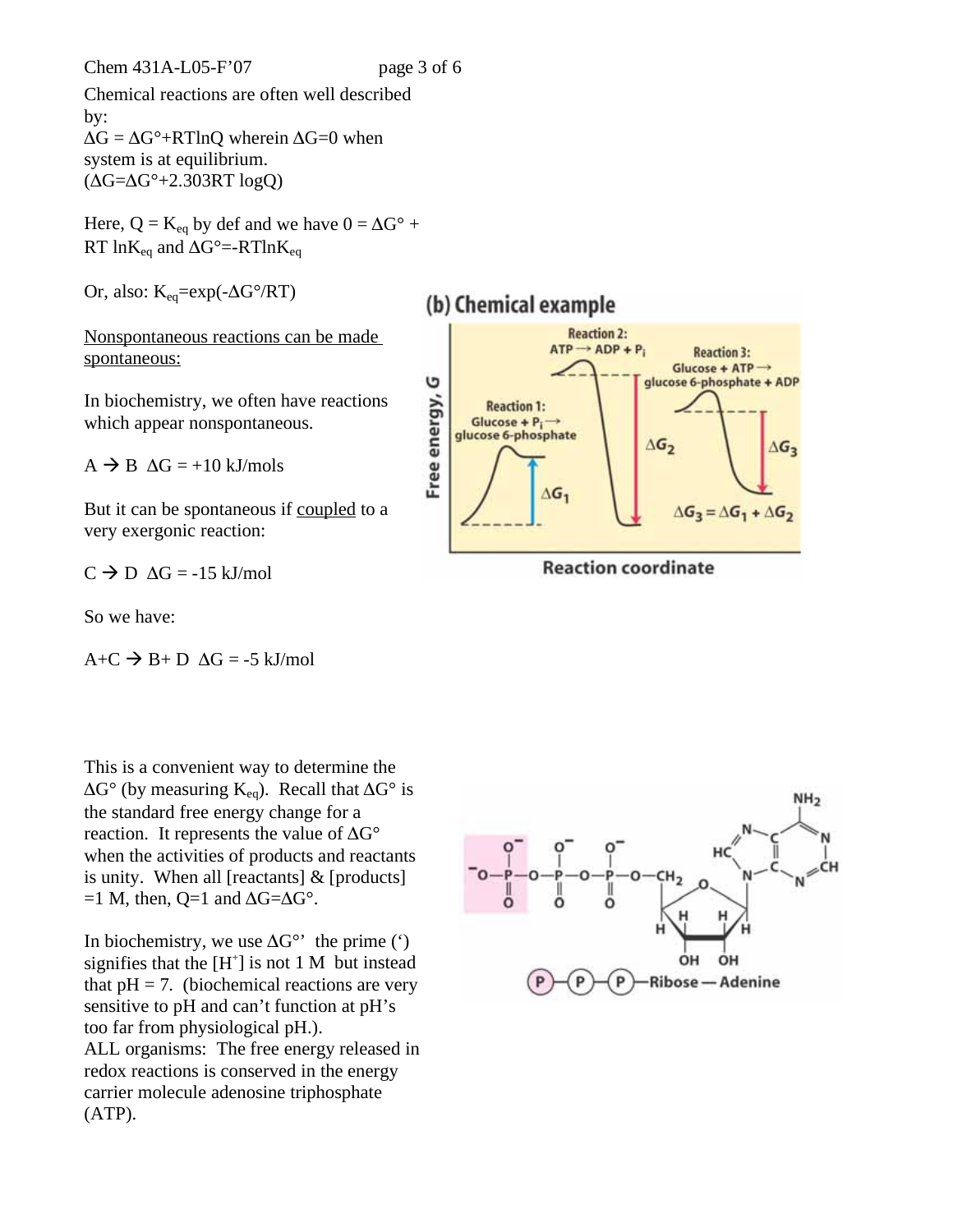ATP can be hydrolyzed to yield a large amount of energy:

 $ATP<sup>3-</sup> + H2O \rightarrow ADP<sup>2-</sup> + HPO4<sup>2-</sup> + H<sup>+</sup>$  $\Delta G^{\circ'} = -7.3 \text{ kcal/mol}$ Source of large  $|\Delta G|$  for hydrolysis of ATP to  $ADP + P_i$ :

- a) relieves high charge concentration
- b) larger resonance (higher entropy) of  $P_i$
- c) release of  $P_i$  enhances hydration products





other examples of high energy bonds:

| e.g. compound<br>phosphoenol pyr<br>transf pot) | $\Delta G^{\circ}$ (kcal/mol)<br>$-14.8$ (highest P |
|-------------------------------------------------|-----------------------------------------------------|
| 1,3 diphosphoglycerate                          | $-11.8$                                             |
| creatine phosphate                              | $-9.8$                                              |
| <b>ATP</b><br>(intermediate)                    | $-7.3$                                              |
| glucose-1-phosphate                             | $-5.0$                                              |
| glycerol phosphate<br>(lowest PTP)              | $-2.2$                                              |

these are examples of "high energy" compounds or intermediates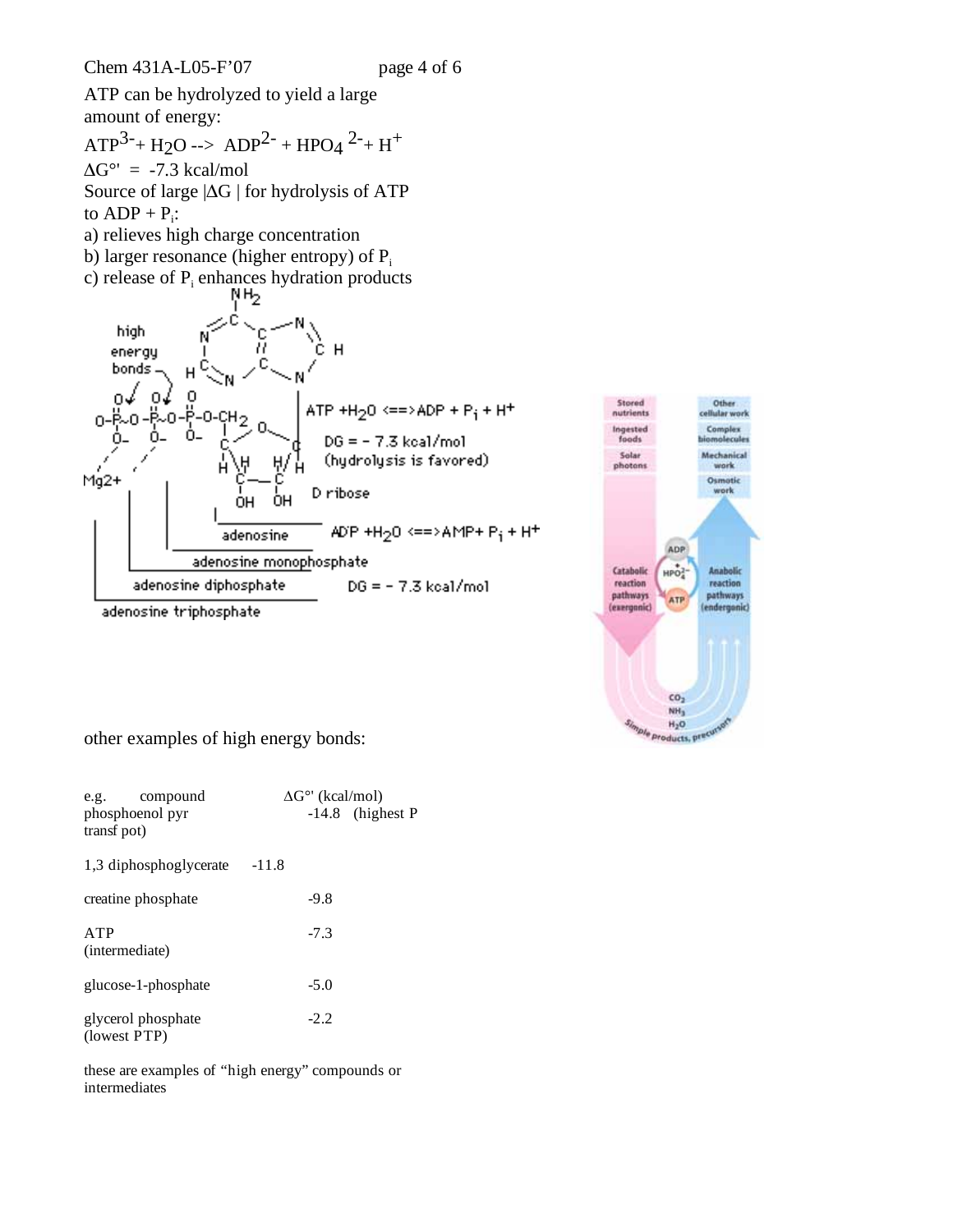Chem 431A-L05-F'07 page 5 of 6

Role of enzymes is a) to speed up reactions (both ways!) b) to allow coupling of reactions. c) to promote metabolic pathways d) to allow regulation of pathways (eg feedback inhibition)

know diff between catabolism and anabolism

section: 1.4 genetic foundations

DNA is the basic genetic material

Linear sequences of DNA encode proteins with information on its amino acid sequences. These in turn are responsible for the unique 3-d native structures of the proteins.

The DNA is passed on during replication of the cell, almost without error. The unmutated are the "wild type" cells,

Errors are more often disadvantageous. Sometimes chance mutations are advantageous and allow for evolution to occur through *selectivity*.

DNA serves as a "historical" document of biological history.

First chapter of evolution: chemical evolution Oparin's "primordial soup" hypothesis Stanley Miller's lab simulation of primordial soup: from NH<sub>3</sub>,CH<sub>4</sub>, H<sub>2</sub>O and H<sub>2</sub> => amino acids, hydroxy acids, aldehydes, HCN.

Later: even RNA-like molecs and polypeptides (RNA molecs can act as catalysts)

"RNA World" Hypothesis: RNA was first gene and catalyst (thru self-replicating RNA)

Evolutionary relationships:



Reaction coordinate (A  $\rightarrow$  B)